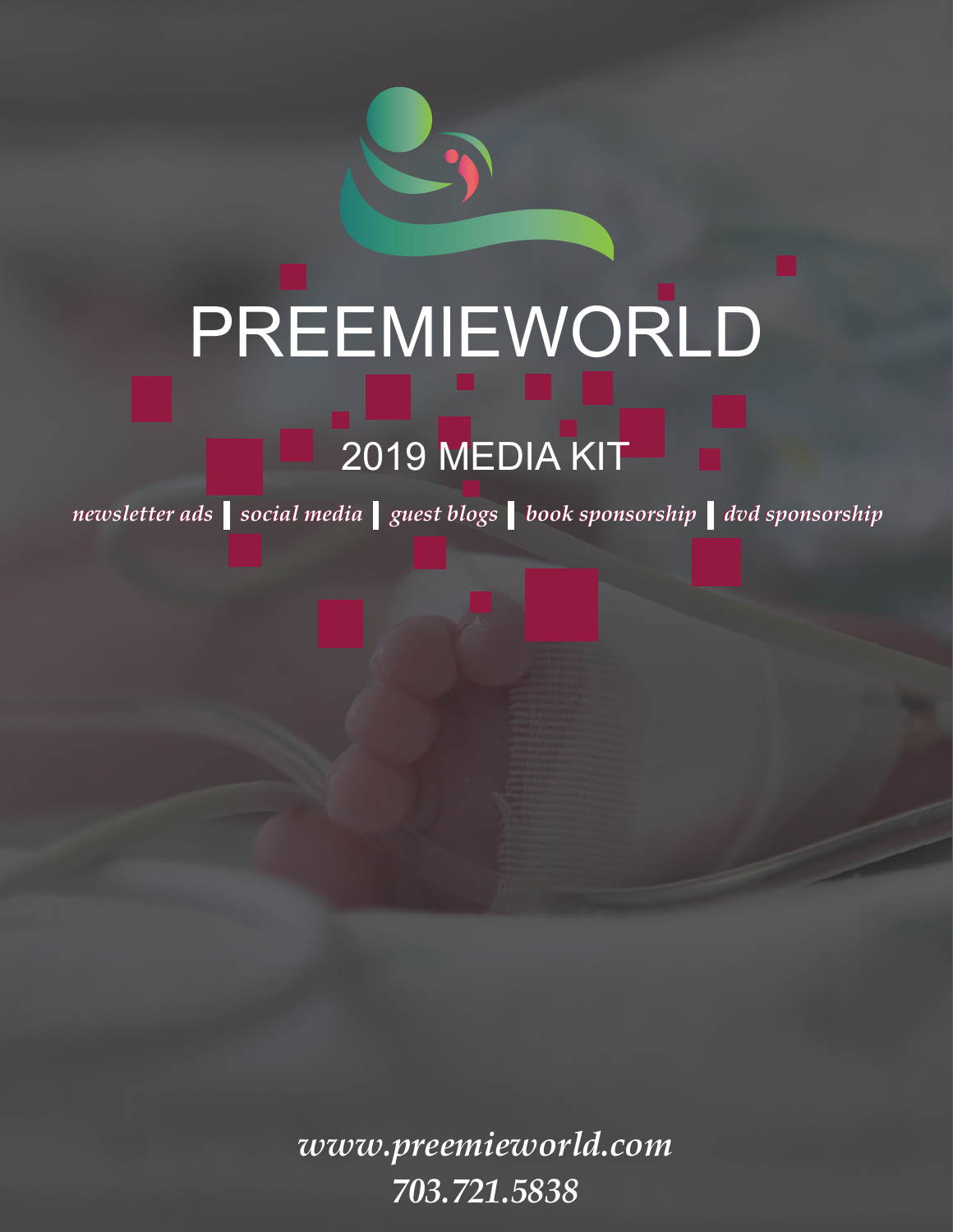### **PREEMIEWORLD:**

#### *a mission of education and support*

My name is Deb Discenza, founder of the successful outreach organization PreemieWorld LLC. As a mother of my own preemie, I understand the singular and often difficult position parents of premature children find themselves in after experiencing early birth. Preemie parents are thrust into a high-stress, high-stakes situation where they are expected to make decisions for their child based on medical information they have no prior exposure to.

My mission is to relay the medical information they will receive in layman's terms, and build a bridge between the parenting and professional worlds that surround premature infants. Through relateable writing and group support, I help create a "new normal" for preemie families in the midst of the NICU chaos.



The PreemieWorld forum, newsletters, and social media outlets seek to address the medical community as well as the general public, and educate both parties on how best to offer support to preemie parents. My most important goal is to help guide families through the terrifying rollercoaster of their NICU journey, and beyond into recovery. I firmly believe that each and every preemie family can grow to meet these challenges with the love and encouragement of other preemie parents and neonatal professionals.

During my career, I have been blessed with many opportunities to extend my mission of knowledge and support. In 2006, I received an award from the National Perinatal Association for my work. I am currently a founder and steering committee member of the National Premature Infant Health Coalition as well as an acting founder of the Preemie Parent Alliance. It is my earnest hope that the newsletters and other content I provide allow preemie families and their NICU teams to work more closely together.

## **OUR PUBLICATIONS:**

#### *a variety of materials for parents and professionals*

The PreemieWorld newsletters have been in circulation for more than five years in the United State's top Level III NICUs as well as in NICUs around the globe.

Our award-winning documentary *little man* was first released in 2005 to thunderous approval.

Our flagship book, The Preemie Parent's Guide to Survival to the NICU was written in 2009 and read the world over.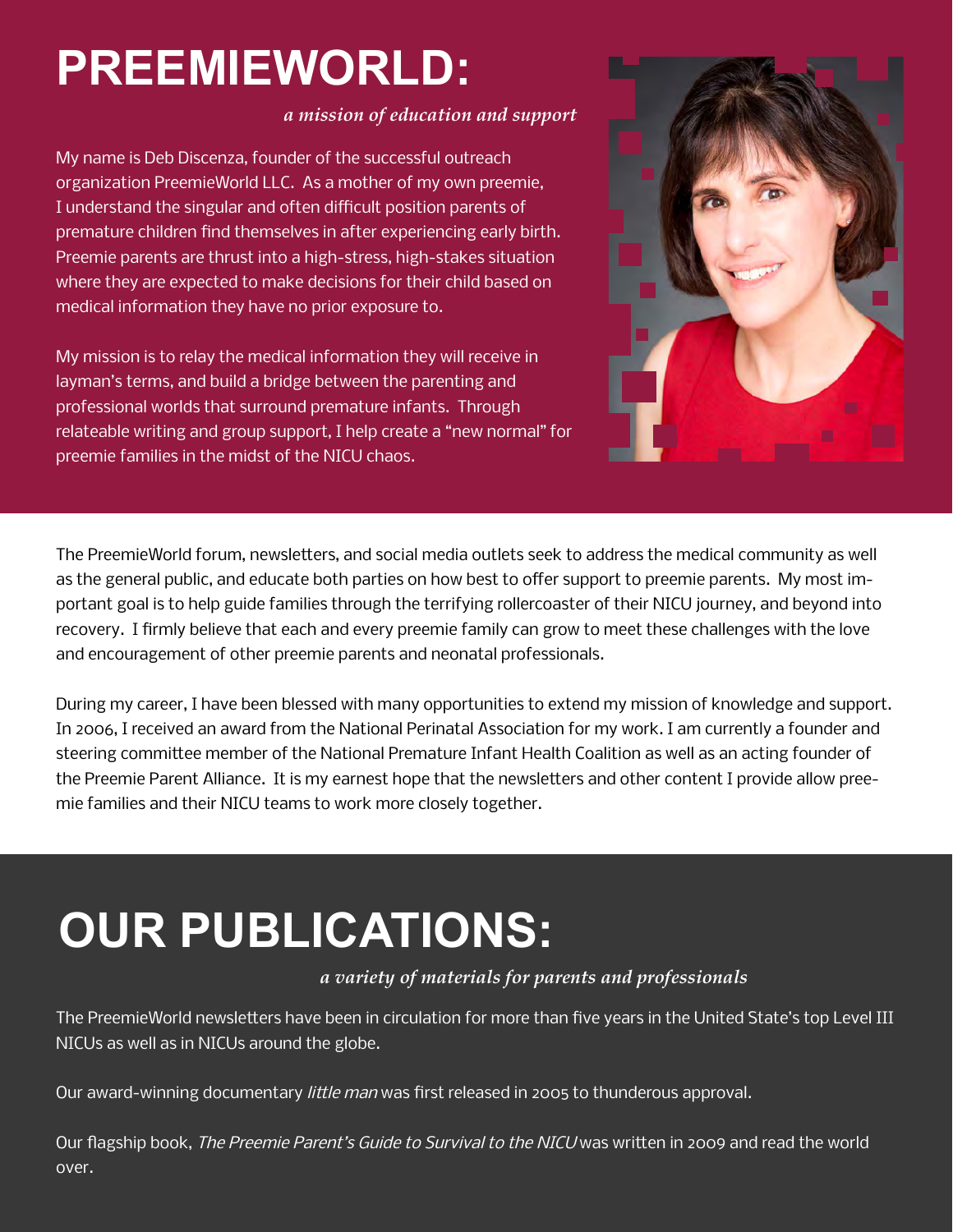# **15,000,000 + PUBLICATION MARKET SHARES:**

*premature births per year*



a preemie is a baby born more than 3 weeks early from their due date



of babies born in the U.S. are admitted to the NICU each year



preemies often suffer from serious complications like heart problems

# **AUDIENCE:**

Parents of premature infants are often caught unprepared by early birth, and have not yet made purchasing decisions. These families have niche needs that extend far beyond early baby-hood, long into their child's school years, because of the lasting complications typically experienced by preemies. No other publication offers this long-term support.

### *preemie parents preemie professional*

Neonatal professionals don't have enough time to surf the Internet or read through journals to get their information or be coached on how to relay sensitive subjects to parents. There are no other free publications that directly serve all professionals that work with premature infants. We reach NICU management in a way not many publications can.

# **SOCIAL REACH:**

### *an overview of our vibrant community!*

Deb Discenza is the Founder and Leader of the Preemie Inspire Community hosted on Inspire.com. To date, the group has almost 50,000 members around the world, the majority of which are parents of preemies either currently in the NICU/PICU or at home and working through the school years.







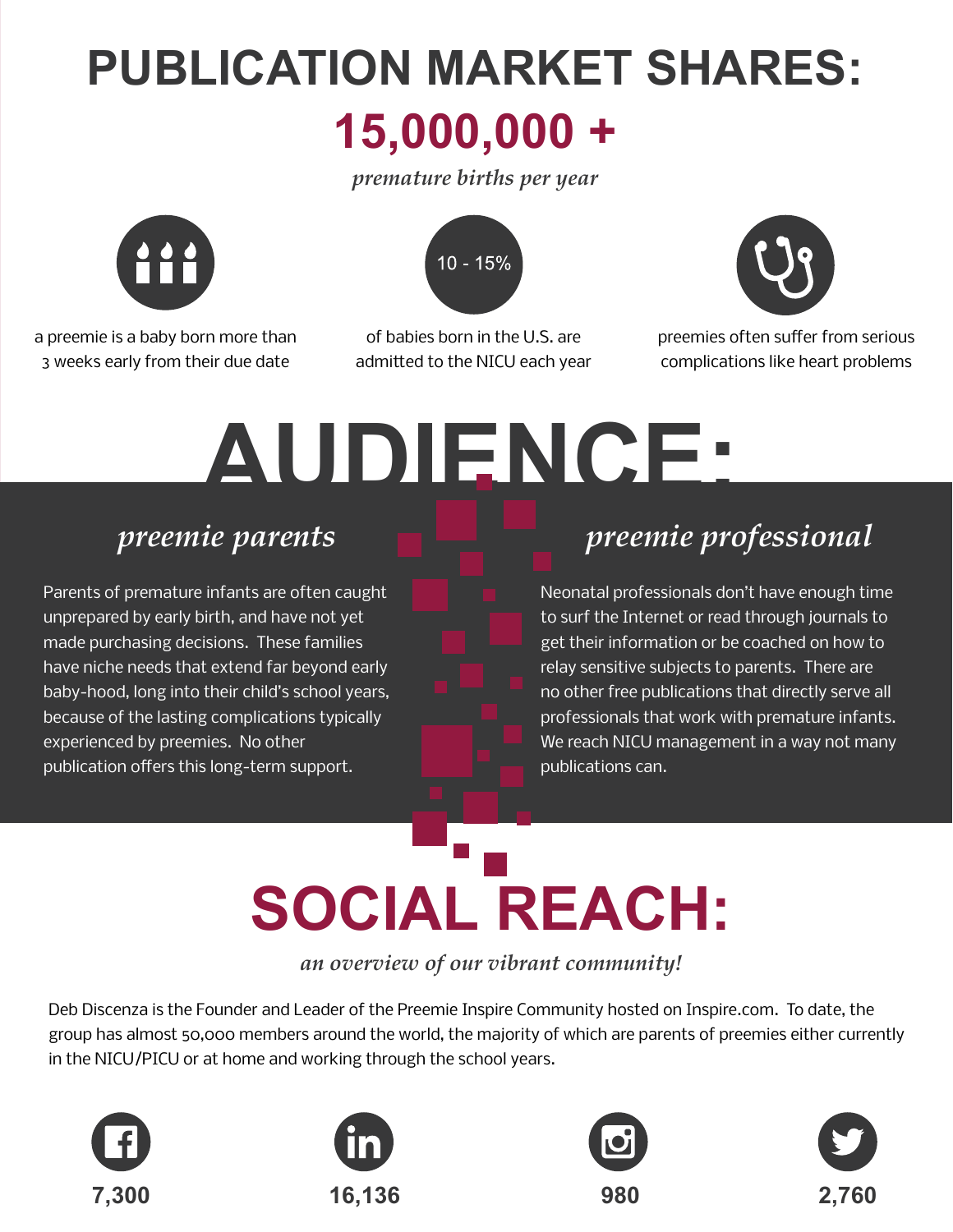# **NEWSLETTER ADVERTISEMENT:**

Hand your NICU contact more than just a pamphlet or a business card. Show them that you are a value-add company- provide top-of-the-line resources for their team and for their patient families. Sponsoring each newsletter offers consistent messaging in the form of support with content and resources.

#### **FRONT PAGE SPONSORSHIP:**

Sponsor's logo, tagline, and website will appear at the top of each newsletter. Packages available depending on number of NICUs sponsor wishes to target.

~ Request pricing ~

#### **PAGE TWO SPONSORSHIP:**

Sponsor may submit one full-color ad. Dimensions at: 7" W x 3" H

Pricing at: \$1,599/month for 3 months \$1,399/month for 6 months \$999/month for 12 months

#### **PAGE FOUR MIDDLE SPOT:**

Sponsor may submit one full-color ad. Dimensions at:  $3\frac{3}{4}$ " W x 1  $\frac{1}{2}$ " H

Pricing at: \$699/month for 3 months \$599/month for 6 months \$299/month for 12 months

#### **PAGE FOUR TOP SPOT:**

Sponsor may submit one full-color ad Dimensions at: 3 ¾" W x 1 ½" H

Pricing at: \$899/month for 3 months \$799/month for 6 months \$599/month for 12 months

#### **PAGE FOUR BOTTOM SPOT:**

Sponsor may submit one full-color ad. Dimensions at:  $3\frac{3}{4}$ " W x 1  $\frac{1}{2}$ " H

Pricing at: \$599/month for 3 months \$499/month for 6 months \$199/month for 12 months

### **AD DETAILS:**

*file types, deadlines, and artwork standards*





*\*EPS files may be required for certain needs*



**ARTWORK DEADLINE:** 





JPEG, TIFF, PNG, or EPS\* 10th day of prior month 600 DPI minimum resolution via Google drive



**ARTWORK DELIVERY:** 

*Please contact Deb Discenza at 703.721.5838 or [connect@preemieworld.com](mailto:connect%40preemieworld.com?subject=PreemieWorld%20Artwork%20Submission%20Questions), if you have any additional questions regarding preparing artwork for submission.*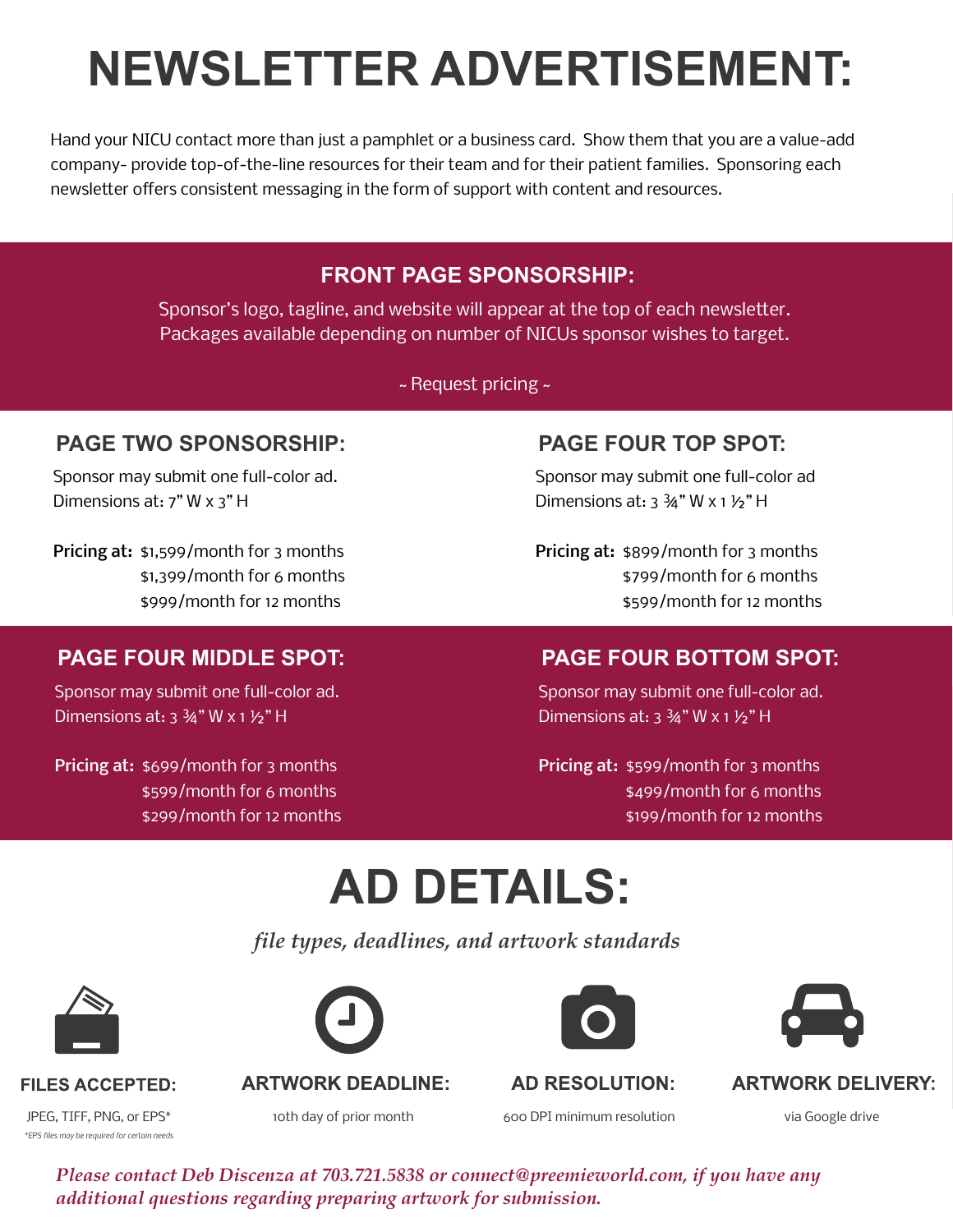

preemiefamily support. educate. advocate.

**Prematurity Austreness is M** 

Look for worldwide er

PREEMIE FREEBIE: WORLD PREMATURITY AWARENESS LISTING eld gesides a surface of the landows to be used to the NCU state.<br>the "Trades for You" pape of our exchange. This member feature is a set of the advocante for presentie families works<br>through their journey. The more we do

**Are We Really Aware?** 

o make a difference by gening into<br>aal Caalisian for Infant Health A

mie Organization: The TEACUP Preemie Prog clping o

al listing constance to grow and incorporate more and re<br>g worldwide. Check it out here: *http://preemie.an/Pr* You can also find this freebie and wore at bttps://preemieworld.com

Follow so on Facebook, Turitter, and Linkedin!

IN THIS ISSUE:

**Preemie Genius: Lifenest Mattress** We highlight the latest Preemic Genius product that is making a<br>difference with preemies everywhere. **TO DO LIS** 

**CONNECT WITH US:** 

in

ö,

dra

### *preemie professional*

Enjoy a monthly reach to NICU and Early Intervention professionals as well as other specialists in both print and digital form. Each edition includes:

- $\Phi$  **FEATURES on NICU professionals and their work as well as** awareness days and issues of interest
- $\mathcal G$  FREE DOWNLOADABLE CONTENT to help preemie families
- $✓$  **HIGHLIGHTS on parent support groups and charitable** organizations
- $\mathcal{F}$  REVIEWS of products targeted to preemie families
- $✓$  QUICK TIPS for educating families on life after the NICU
- $✓$  CONTESTS to help readers engage on social media

### *preemie family*

Enjoy a monthly reach to preemie parents in both print and digital form. Each edition includes:

 $✓$  **FEATURES** on a preemie child as they recover  $✓$  **FREE DOWNLOADABLE CONTENT to help preemie families**  $✓$  **HIGHLIGHTS on parent support groups and charitable** organizations, as well as clinical terms they will need to know  $\mathcal G$  REVIEWS of products targeted to preemie families QUICK TIPS for families adjusting to life after the NICU **⊗ CONTESTS AND PREEMIE SHOWER GIVEAWAYS to help** readers engage on social media  $Q$ **&A with NICU professionals**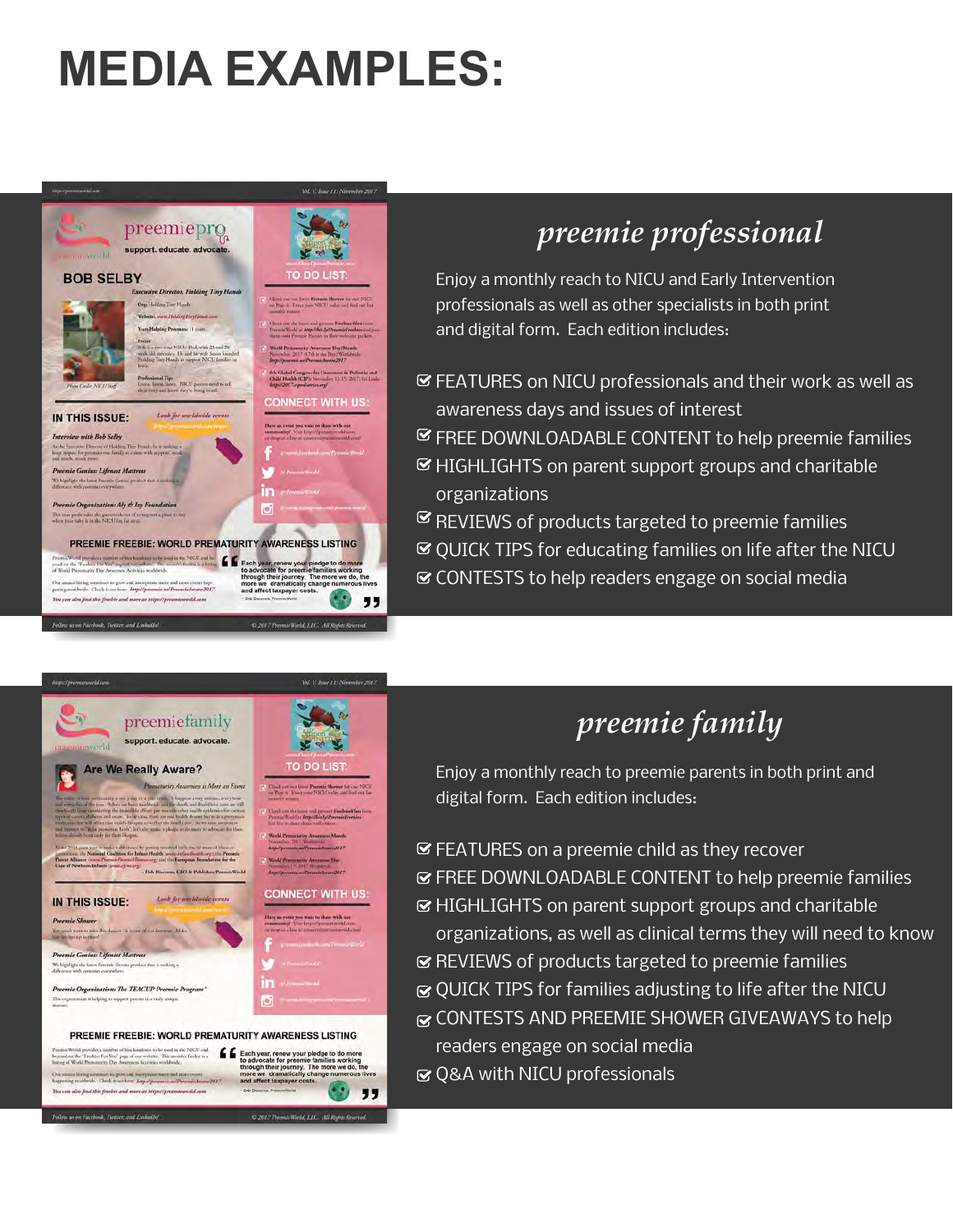# **SPECIAL EDITION NEWSLETTER**

For organizations that want more flexibility, our special editions are a smart investment. Work directly with the PreemieWorld staff to develop a unique issue that pairs your organization's mission with industry-approved messaging for an effective marketing tool. Professional layout design is also included.

### **SPONSORSHIP DETAILS:**

Sponsor's logo, tagline, and website will appear at the top of each newsletter. Sponsored content will appear throughout the issue as it relates to each section's typical theme.

~ Pricing begins at \$15,000 ~

#### **PRINTED COPIES:**

PreemieWorld will use your content to create a newsletter for distribution to your hospital NICUs and other contacts. You'll receive a high-quality, print-ready (uneditable) PDF you can send to the print shop of your choice.

#### **DIGITAL COPIES:**

Your special edition will be hosted on the PreemieWorld site archives after launch. Your organization will also receive a web-optimized (uneditable) PDF to post on your website and share with your own followers.

#### **LANDING PAGE:**

PreemieWorld will create and host a landing page with a summary of the newsletter content. Sponsors may submit their logo, phone number, and website link to be included on this page, as well as a brief quote (2-4 sentences) from a member of their organization.

#### **SOCIAL MEDIA SHARES:**

Your newsletter will be shared on our social media platforms after launch, exposing your brand to our extensive user-base. Each sponsorship includes one post per platform (Facebook, LinkedIn, Instagram, and Twitter). Additional sponsored posts may be purchased separately.

### **AD DETAILS:**

*file types, deadlines, and artwork standards*



**FILES ACCEPTED:** 

*\*EPS files may be required for certain needs*



**ARTWORK DEADLINE:** 





#### **AD RESOLUTION:**

JPEG, TIFF, PNG, or EPS\* 10th day of prior month 600 DPI minimum resolution via Google drive

**ARTWORK DELIVERY:** 

*Please contact Deb Discenza at 703.721.5838 or [connect@preemieworld.com](mailto:connect%40preemieworld.com?subject=PreemieWorld%20Artwork%20Submission%20Questions), if you have any additional questions regarding preparing artwork for submission.*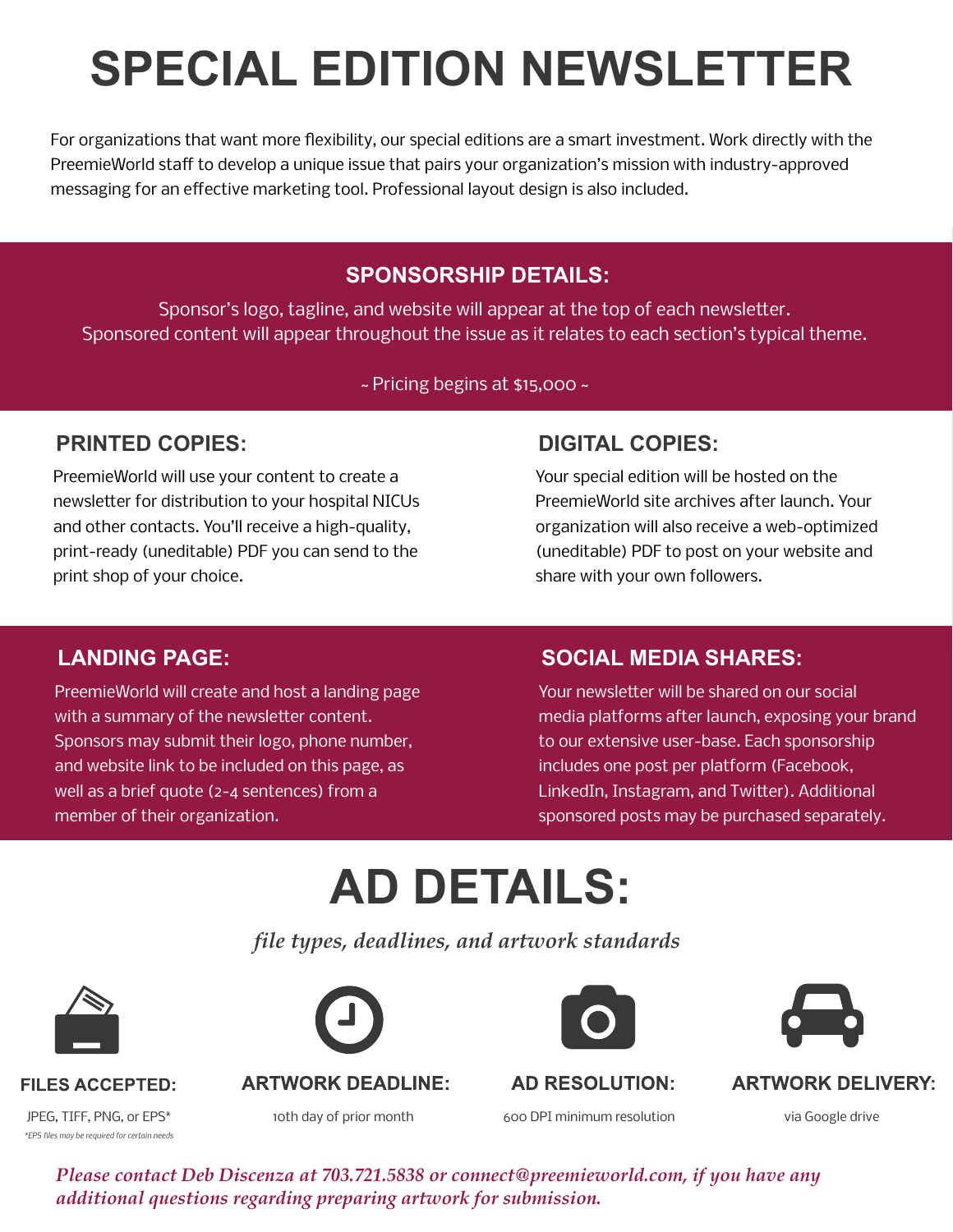



### *special edition*

Make your mark on preemie parents and professionals by sponsoring a special edition of PreemieWorld's newsletters. Reach our curated audience in both print and digital form:

- **FEATURES your organization, product, or mission** throughout the issue
- $✓$  **FREE DOWNLOADABLE CONTENT to help preemie families**
- $✓ HIGHLIGHTS$  **on parent support groups, charitable** organizations, and clinical terms they will need to know  $\mathcal{B}$  REVIEWS of your products, targeted to preemie families  $✓$  **CONTESTS AND GIVEAWAYS to help readers engage on** social media and drive traffic to your site

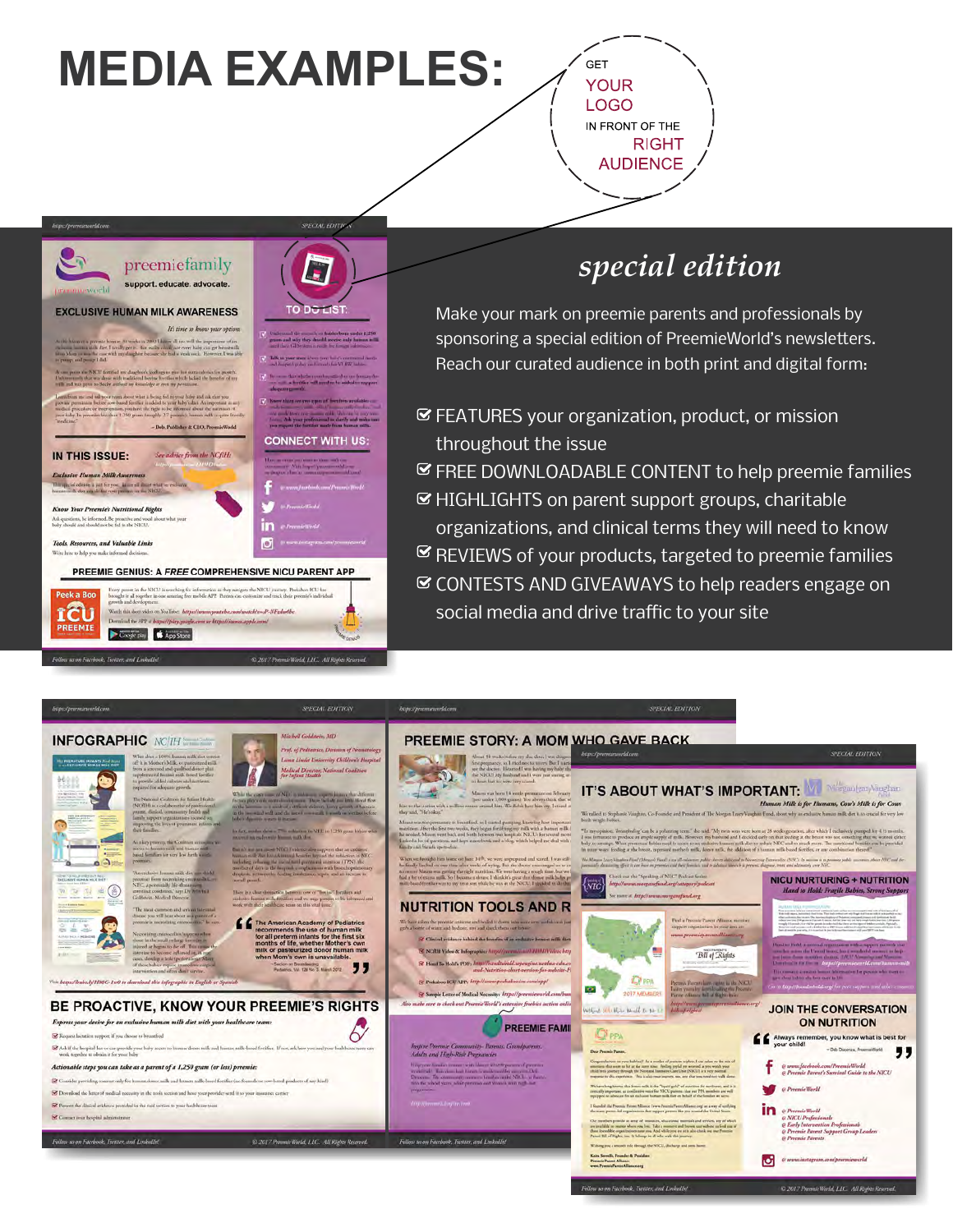## **BOOK COVER SPONSORSHIP:**

**This [book] should be handed to every parent upon admission to the NICU.**

> **~ Alan R. Spitzer, M.D. World Famous Neonatologist**

**Experienced as well as novice nurses are encouraged to read this book so that they will be aware of this resource.**

> **~ Ruth Snyder, MSN, APNC, NNP-BC, Reviewer for the Neonatal Network Journal**

### *front cover sponsorship:*

Enjoy brand recognition that sticks with sticker advertising on the front cover and sponsor information on the inside or back cover of our criticallyaclaimed book, *The Preemie Parent's Guide to Survival to the NICU*. With a full glossary of clinical terms explained in plain English for those without a medical background as well as personal parent narratives, our book is a widely-read resource for preemie families. Our survival guide aims to explain the reality of the NICU to scared and overwhelmed families with honesty, sensitivity, and a bit of humor.

### *Sponsorship costs and benefits:*

Sponsor may submit one full-color sticker with message or logo, as well as a paragraph about their organization for the inside or back cover.

For base pricing, dimensions must not exceed 1  $\frac{1}{2}$ " W x 1  $\frac{1}{2}$ " H Sponsor may request larger dimensions for an extra fee

Minimum order: 10,000 copies. Translations available on request.

- Full terms section with resources and more  $\overline{\mathbf{v}}$
- $\overline{\mathbf{S}}$ Brand recognition among preemie parents
- $\overline{\mathbf{S}}$ Positive brand association for NICU staff

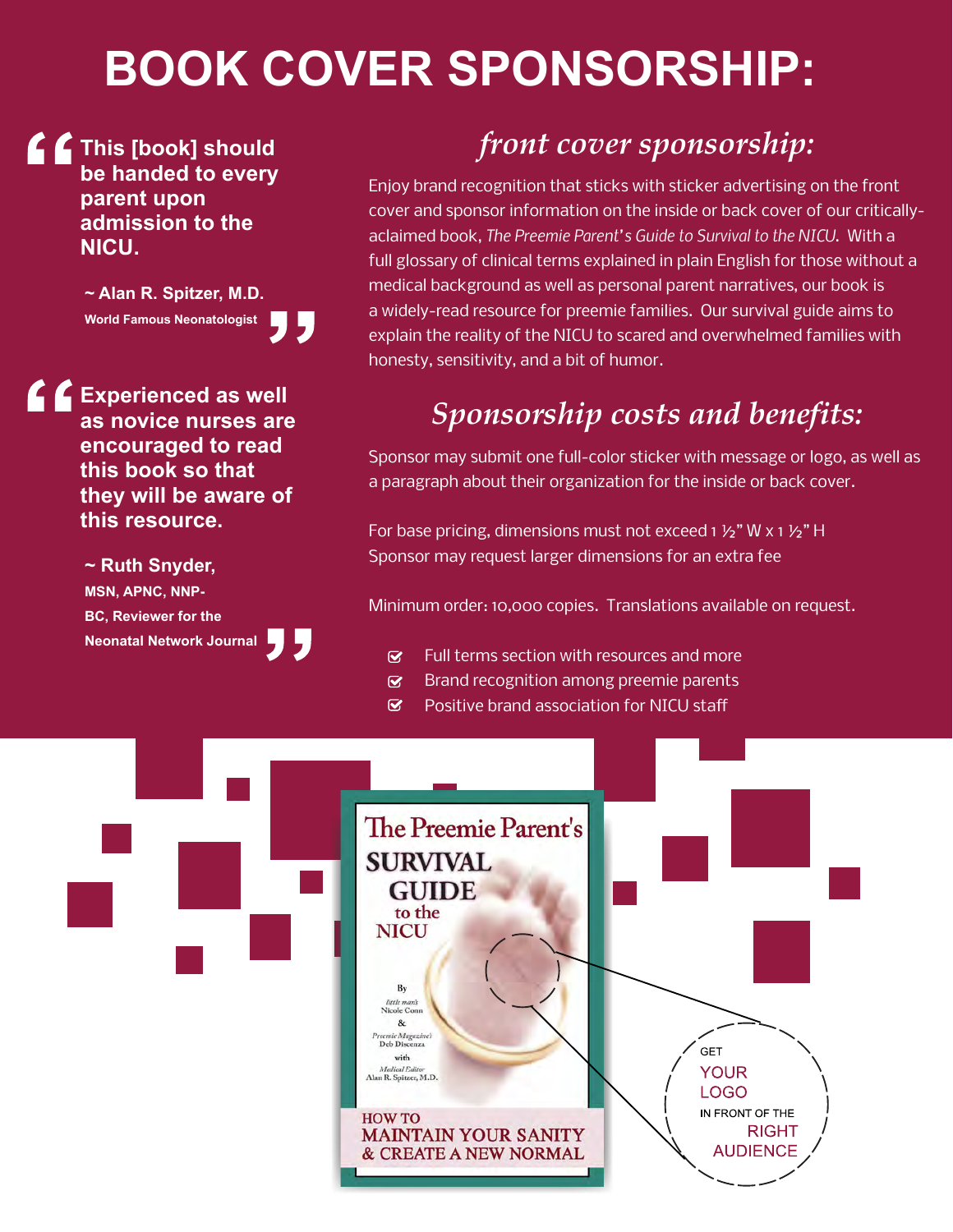# **DVD COVER SPONSORSHIP:**



**E** Every parent, every **person working with preterm infants and their families must see this movie.**

> **~ Dr. Heidelise Als Harvard Medical School**

### *<u>If it brought tears</u>* **to my eyes.**

**~ Ashley Registered NICU Nurse**

**Thank you for portraying what the NICU can REALLY be like.**

> **~ Courtney Registered NICU Nurse**

### *little man DVD sponsorship:*

Invest in a sponsorship that sticks with sticker advertising on the front cover of our award winning documentary, little man. In this feature-length DVD narrated by Nicole Conn, you'll live the terrifying and touching story of Nicholas, a one-pound micro-preemie born 100 days early. As he struggles to survive through countless medical emergencies and close calls, his family must push on through the unimaginable stress of watching their son fight to live. This enduring film was so well-received that it was aired in its entirety on Showtime and Netflix and continues to receive praise from NICU families and professionals alike.

### *Sponsorship costs and benefits:*

Sponsor may submit one full-color sticker with message or logo.

For base pricing, dimensions must not exceed 1  $\frac{1}{2}$ " W x 1  $\frac{1}{2}$ " H Sponsor may request larger dimensions for an extra fee

\$2500 for full sponsorship rights + \$79.00 per DVD copy

- DVDs used as a training tool in many NICUs  $\overline{\mathbf{M}}$
- Institutional license with each copy  $\overline{\mathbf{S}}$
- High level of circulation among preemie families  $\overline{\mathbf{v}}$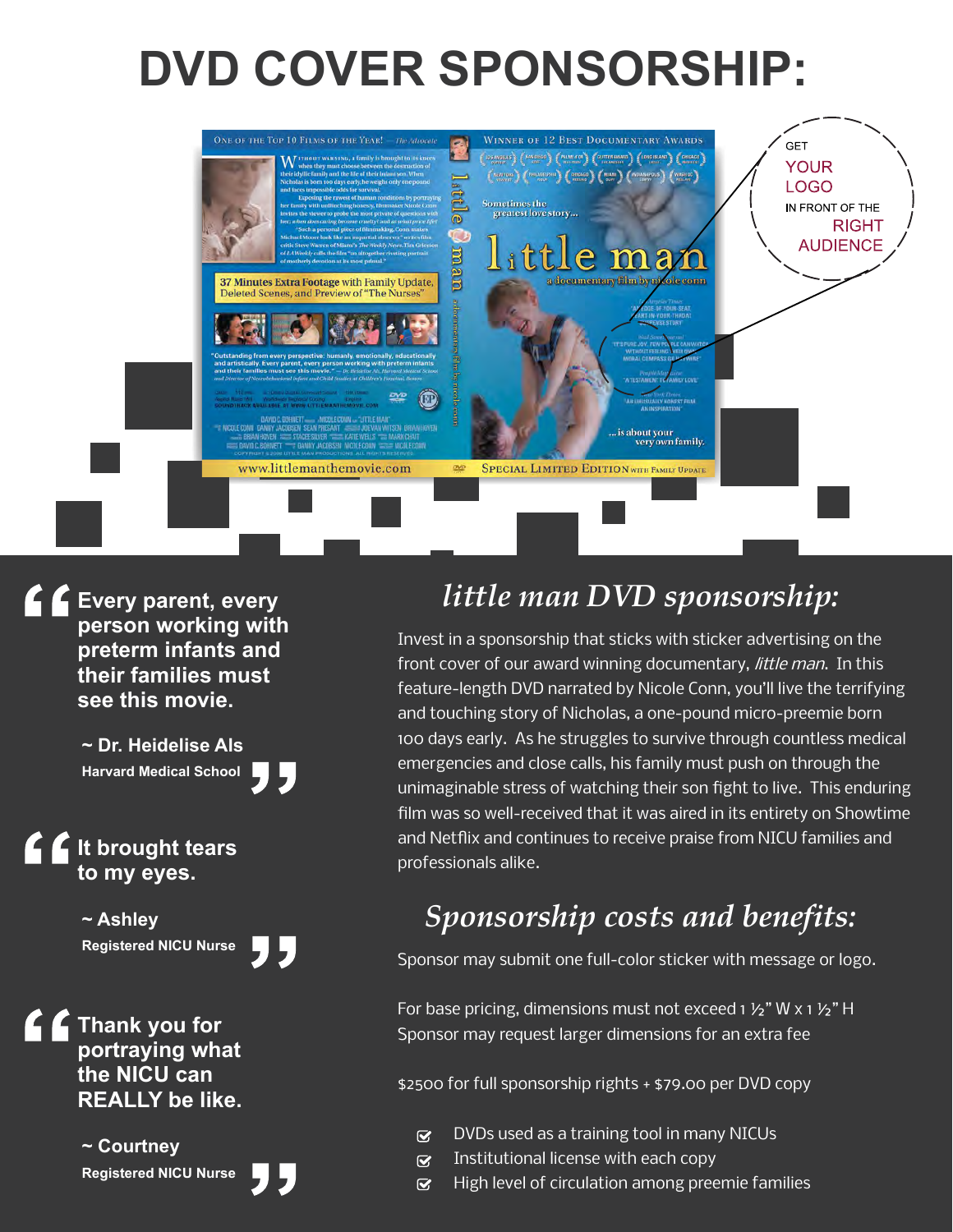# **SOCIAL MEDIA POSTS**

In 2017, the average person spent two hours per day on social media. Advertising on Facebook, Instagram, LinkedIn, and Twitter is an effective way to reach a large user-base without a large upfront cost. Get your message in front of your customers by sponsoring a series of posts on our various social media platforms.

#### **SPONSORED POSTS WITH GRAPHIC DESIGN/CONSULTING SERVICES:**

PreemieWorld will provide professional design services and industry insight to craft your post. Send us your logo artwork, post information, and a link to your website or event page, and our creative experts will take care of the rest. Your ad will be shared across our social media platforms via a scheduled campaign.

Pricing at: \$450 for 3 posts \$650 for 6 posts \$850 for 9 posts \$1,000 for 12 posts Standard Release Schedule: Posts will be scheduled to deploy once per week until the campaign has ended. If you have a special event and need your posts to deploy on a specific schedule, a different campaign schedule may be requested.

#### **SPONSORED POSTS WITHOUT GRAPHIC DESIGN/CONSULTING SERVICES:**

Already have a designer on staff? Send us your completed artwork, post information, and a link to your website or event page. Our staff will review your post to ensure it meets our ad guidelines and notify you of any necessary changes. Once approved, your ad will be shared across our social media platforms via a scheduled campaign.

Pricing at: \$300 for 3 posts \$500 for 6 posts \$700 for 9 posts \$900 for 12 posts

Standard Release Schedule: Posts will be scheduled to deploy once per week until the campaign has ended. If you have a special event and need your posts to deploy on a specific schedule, a different campaign schedule may be requested.

### **SOCIAL MEDIA IMAGE SIZES:**

Each social network supports a specific image size that will display best for the majority of its users. Please consult these sizes when submitting your design. Accepted post dimensions may change as each platform updates their standards.

**Facebook: LinkedIn: Instagram: Twitter:**

**1200 x 630 pixels 1200 x 630 pixels 1080 x 1080 pixels 506 x 253 pixels**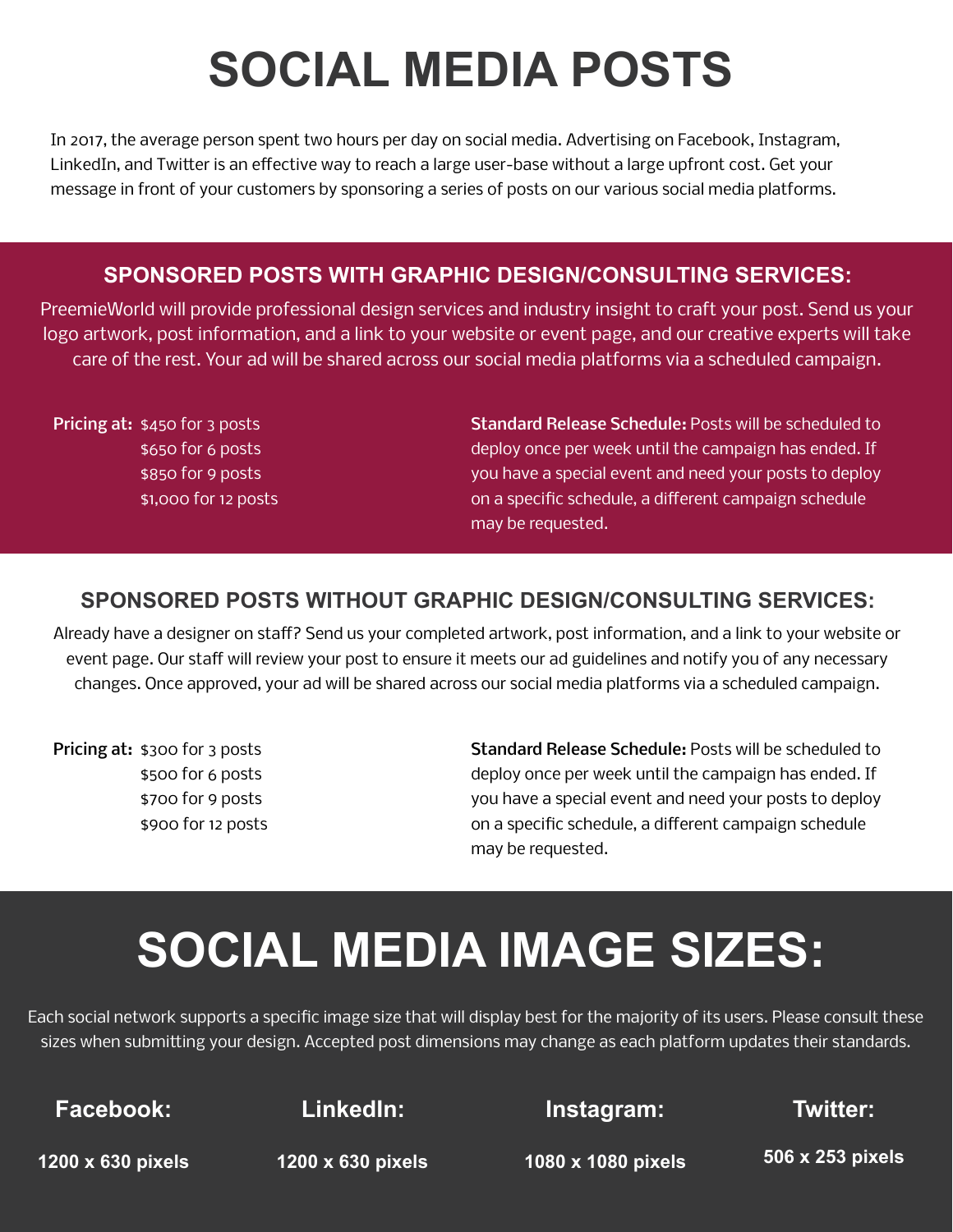

Their footprint is tiny. Ours is a bit bigger.





### **AD DETAILS:**

*file types, deadlines, and artwork standards*









PNG or EPS\* 2 weeks prior to post launch 600 DPI minimum resolution via Google drive



**ARTWORK DELIVERY:** 

**FILES ACCEPTED:** 

*\*EPS files may be required for certain needs*

**ARTWORK DEADLINE:** 

*additional questions regarding preparing artwork for submission.*

*Please contact Deb Discenza at 703.721.5838 or [connect@preemieworld.com](mailto:connect%40preemieworld.com?subject=PreemieWorld%20Artwork%20Submission%20Questions), if you have any*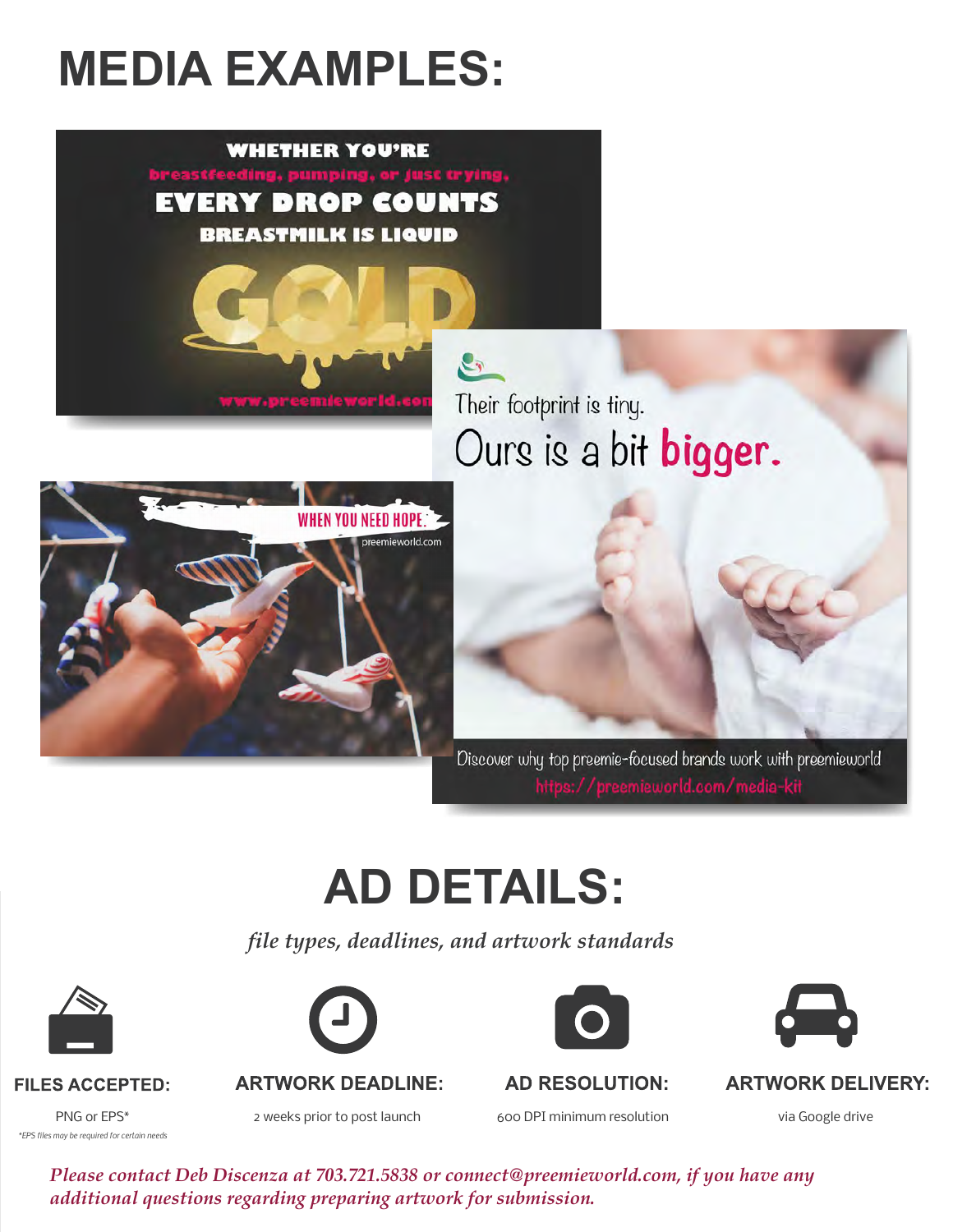# **SPONSORED BLOG POSTS**

How do your customers find you on the web? For most consumers, Google is their starting point. Your rank in the search will determine whether you earn that sale or get stuck on page 2, never to be seen. Building your links with a trusted industry source is an excellent way to legitimately improve your SEO score and reach the right audience.

#### **SPONSORED POSTS WITH CONTENT DEVELOPMENT SERVICES**

Too busy to author your post? PreemieWorld has the writing and industry expertise to create authentic content that will resonate with our audience. Simply answer our interview questions and we'll write the blog piece ourselves. We'll also include your logo, product image, and a link to your website.

Pricing at: \$500 for 1 post \$800 for 2 posts \$1,050 for 3 posts \$1,250 for 4 posts

Standard Release Schedule: Post(s) will be published once per week until all posts have been deployed. If you have a special event and need your posts published at specific times, a different campaign schedule may be requested. Posts are also shared to our social media on this schedule.

#### **SPONSORED POSTS WITHOUT CONTENT DEVELOPMENT SERVICES:**

Are you an avid blogger? Send us your completed post, logo artwork, product images, and a link to your website. Our staff will review your entry to ensure it meets our post guidelines and notify you of any necessary changes. Once approved, your content will be published on our blog via a scheduled campaign.

Pricing at: \$375 for 1 post \$550 for 2 posts \$725 for 3 posts \$900 for 4 posts Standard Release Schedule: Post(s) will be published once per week until all posts have been deployed. If you have a special event and need your posts published at specific times, a different campaign schedule may be requested. Posts are also shared to our social media on this schedule.

### **GENERAL POST INFORMATION:**

Please consult these general guidelines when creating your sponsored post. PreemieWorld will only publish and share blogs that meet our stated criteria. Guidelines may be changed to comply with updated search engine standards.

### **Post Length: Links: Subject Theme: Post Length: CO**

**300 - 600 words Max 3 no-follow links Must fit with PreemieWorld's subject matter**

*Exceptions considered on case-by-case basis*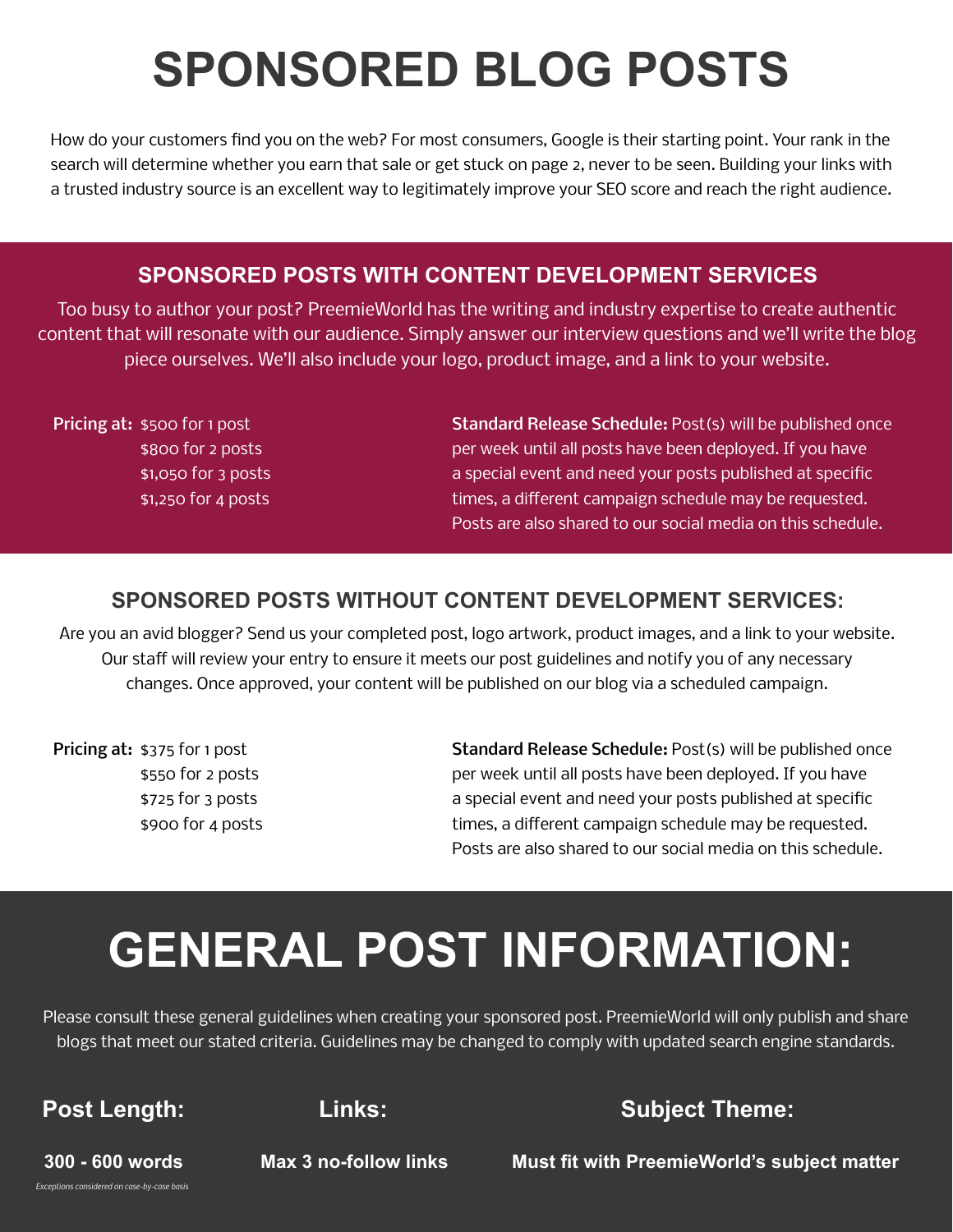

### **AD DETAILS:**

*file types, deadlines, and artwork standards*







#### **AD RESOLUTION:**

**ARTWORK DELIVERY:** 

### *\*EPS files may be required for certain needs*

**FILES ACCEPTED:** 

**ARTWORK DEADLINE:** DOC, PNG, or EPS\* 2 weeks prior to post launch 600 DPI minimum resolution via Google drive

*Please contact Deb Discenza at 703.721.5838 or [connect@preemieworld.com](mailto:connect%40preemieworld.com?subject=PreemieWorld%20Artwork%20Submission%20Questions), if you have any additional questions regarding preparing artwork for submission.*